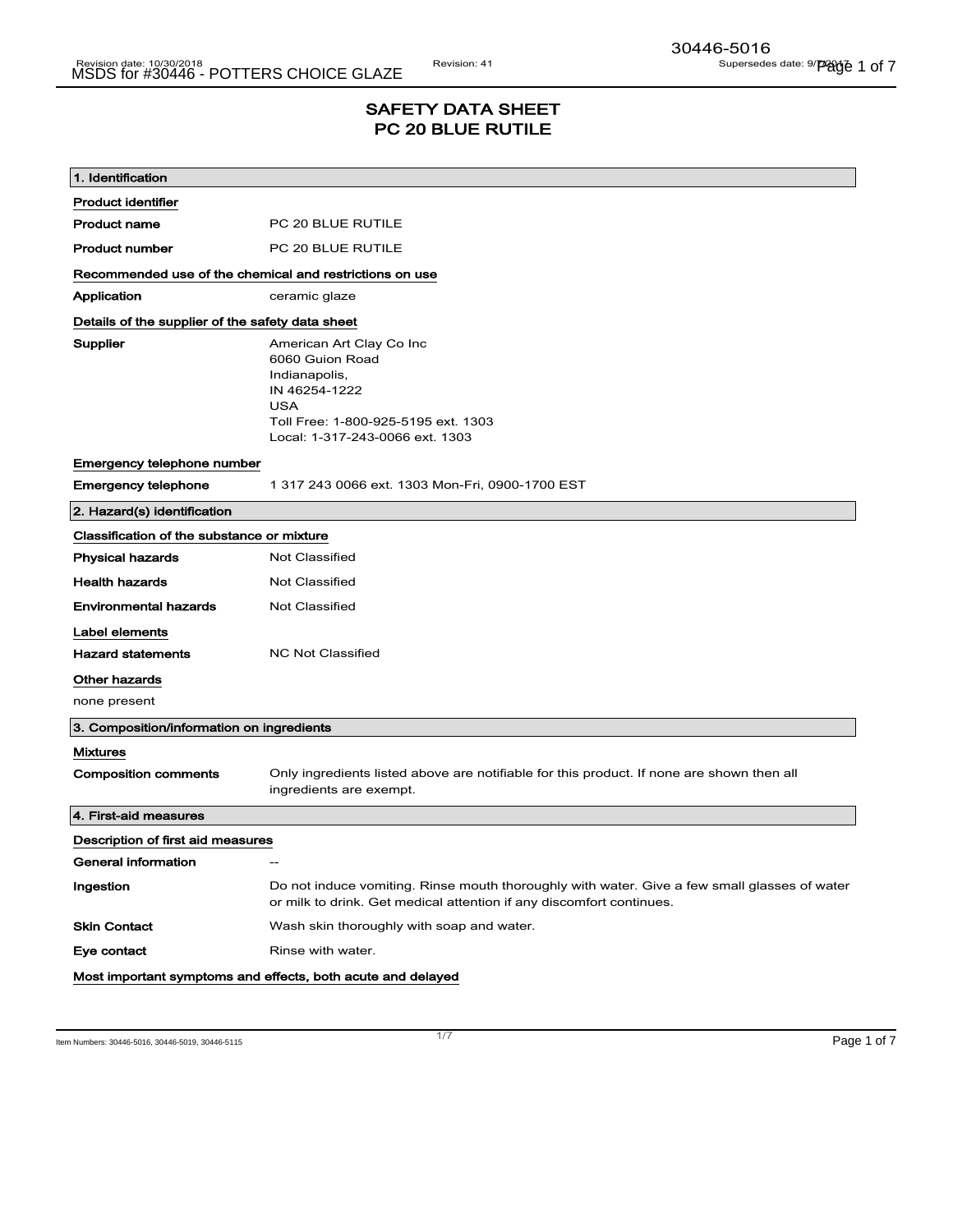# Inhalation **Read Section 2 for any specific precautions associated with this product. In general, breathing** any type of dust / mist can and may aggravate irritation of the throat and lungs. Ingestion **Read Section 2 for any specific precautions associated with the use of this product. Products** with specific warnings about ingestion will give guidance there. Skin contact **Read Section 2 for any specific precautions associated with the use of this product. In general** most ceramic glazes, clays and special products will tend to have a drying effect on the skin and may cause some sensitivity to users with sensitive skin. Eye contact **Read Section 2 for any specific precautions associated with the use of this product. In general** most ceramic and special products contain materials that maybe abrasive to eyes. Keeping materials from contacting the eyes is prudent. If contact does occur, flush with clean water, do not rub. Indication of immediate medical attention and special treatment needed Notes for the doctor Treat symptomatically. 5. Fire-fighting measures Extinguishing media Suitable extinguishing media Use fire-extinguishing media suitable for the surrounding fire. Special hazards arising from the substance or mixture Specific hazards The product is not believed to present a hazard due to its physical nature. Advice for firefighters Special protective equipment for firefighters Use protective equipment appropriate for surrounding materials. 6. Accidental release measures Personal precautions, protective equipment and emergency procedures Personal precautions For personal protection, see Section 8. Environmental precautions Environmental precautions Please read Section 2 completely. If any environmental warnings such as; H411 or H412 are listed in Section 2, please use appropriate procedures when disposing of product and container. Do not put materials into waterways or sewers. Methods and material for containment and cleaning up Methods for cleaning up Collect spillage for reclamation or absorb in vermiculite, dry sand or similar material Reference to other sections For waste disposal, see Section 13. For personal protection, see Section 8. 7. Handling and storage Precautions for safe handling Usage precautions **Read label before use. Do not eat, drink or smoke when using this product. Good personal** hygiene procedures should be implemented. Wash hands and any other contaminated areas of the body with soap and water before leaving the work site. Conditions for safe storage, including any incompatibilities Storage precautions Store in tightly-closed, original container in a dry and cool place. Specific end uses(s) Specific end use(s) The identified uses for this product are detailed in Section 1.

Item Numbers: 30446-5016, 30446-5019, 30446-5115 Page 2 of 7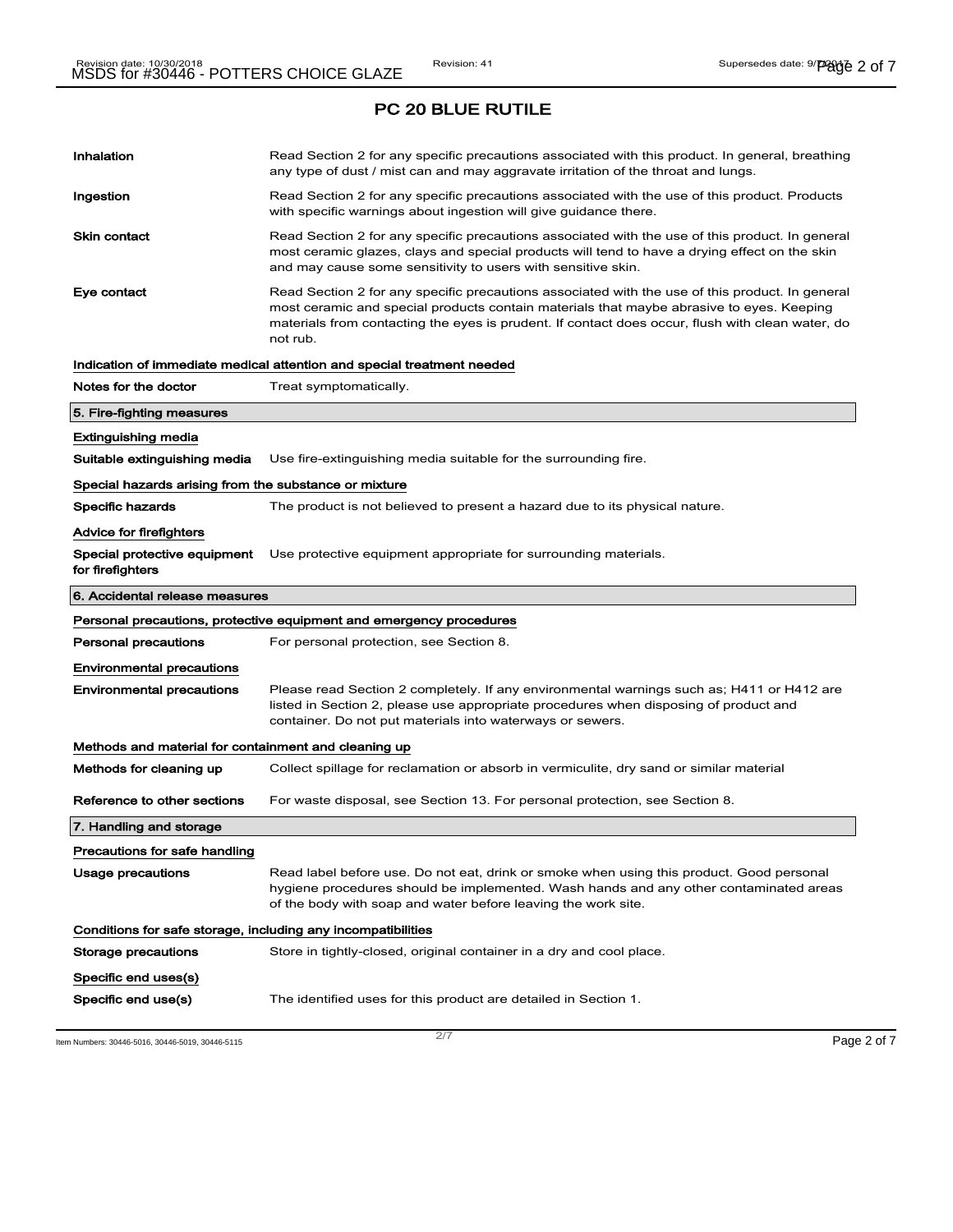#### 8. Exposure Controls/personal protection

| Ingredient comments                 | Only ingredients listed n Section 3 are notifiable for this product. If none are shown then all<br>ingredients are exempt.                                                                                           |
|-------------------------------------|----------------------------------------------------------------------------------------------------------------------------------------------------------------------------------------------------------------------|
| <b>Exposure controls</b>            |                                                                                                                                                                                                                      |
| Appropriate engineering<br>controls | No specific ventilations requirements unless the "FAN" pictogram is shown above or specified<br>in Section 2.                                                                                                        |
| Eye/face protection                 | No specific eye protection required unless the "EYE PROTECTION" pictogram is shown<br>above or specified in Section 2.                                                                                               |
| <b>Hand protection</b>              | No specific hand protection required unless the "HAND PROTECTION" pictogram is shown<br>above or specified in Section 2.                                                                                             |
| Hygiene measures                    | Using good personal hygiene practices is always appropriate. Keeping a clean work space,<br>cleaning up properly when done, and not eating, drinking or smoking when using this product.                             |
| <b>Respiratory protection</b>       | No specific respiratory protection required unless the "RESPIRATOR" pictogram is shown<br>above or specified in Section 2. Using the appropriate certified protection for the operation is<br>important if required. |

# 9. Physical and Chemical Properties Information on basic physical and chemical properties Appearance Colored liquid. Color **Color** Various colors. Odor Almost odorless. Odor threshold Mo information available. **pH** 6-8 Melting point **Melting point** No information available. Initial boiling point and range No information available. Flash point **No information available.** Evaporation rate **No information available.** Flammability (solid, gas) No information available. Upper/lower flammability or explosive limits No information available. Vapor pressure **No information available**. Relative density Greater than 1.0 Solubility(ies) Mot applicable. Partition coefficient **No information available**.

| Solubility(ies)                  | Not applicable.           |
|----------------------------------|---------------------------|
| <b>Partition coefficient</b>     | No information available. |
| Auto-ignition temperature        | Not applicable.           |
| <b>Decomposition Temperature</b> | No information available. |
| Viscositv                        | No information available. |
| <b>Explosive properties</b>      | none                      |
| Oxidizing properties             | none                      |

Item Numbers: 30446-5016, 30446-5019, 30446-5115 Page 3 of 7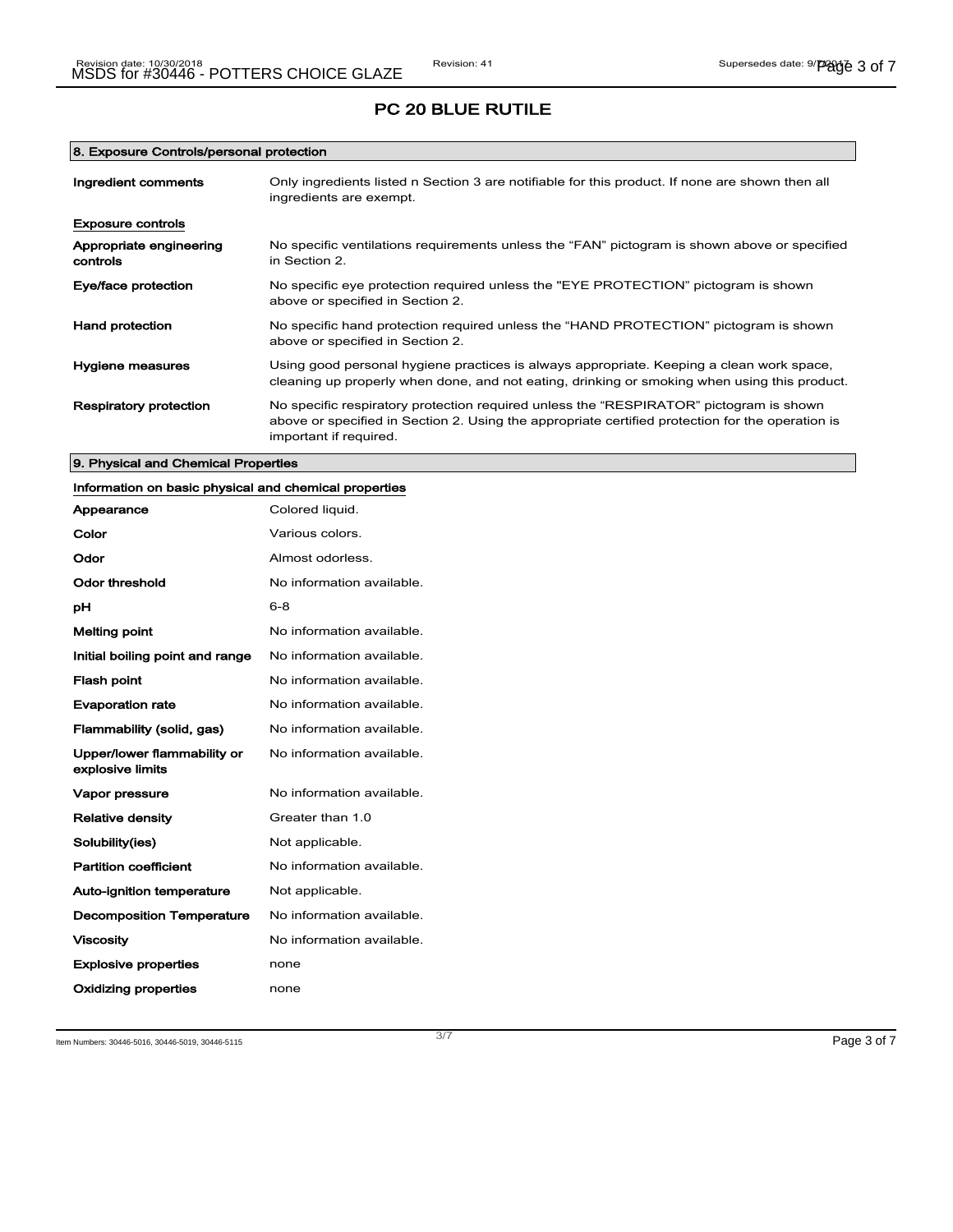| <b>Other information</b>              | Not applicable.                                                                                                                                                                                                                                |
|---------------------------------------|------------------------------------------------------------------------------------------------------------------------------------------------------------------------------------------------------------------------------------------------|
| 10. Stability and reactivity          |                                                                                                                                                                                                                                                |
| Reactivity                            | There are no known reactivity hazards associated with this product.                                                                                                                                                                            |
| <b>Stability</b>                      | No particular stability concerns.                                                                                                                                                                                                              |
| Possibility of hazardous<br>reactions | None known.                                                                                                                                                                                                                                    |
| <b>Conditions to avoid</b>            | None known.                                                                                                                                                                                                                                    |
| <b>Materials to avoid</b>             | None known.                                                                                                                                                                                                                                    |
| Hazardous decomposition<br>products   | None known.                                                                                                                                                                                                                                    |
| 11. Toxicological information         |                                                                                                                                                                                                                                                |
| Information on toxicological effects  |                                                                                                                                                                                                                                                |
| <b>Toxicological effects</b>          | Please read Section 2 thoroughly to understand the toxicological risks, (if any) and<br>precautions for safe use (if any).                                                                                                                     |
| Skin corrosion/irritation             |                                                                                                                                                                                                                                                |
| <b>Skin sensitization</b>             |                                                                                                                                                                                                                                                |
| <b>Skin sensitization</b>             | Please read Section 2 thoroughly to understand the toxicological risks (if any) and precautions<br>for safe use (if any).                                                                                                                      |
| Eye contact                           | May cause temporary eye irritation.                                                                                                                                                                                                            |
| 12. Ecological Information            |                                                                                                                                                                                                                                                |
| Ecotoxicity                           | Please read Section 2 completely. If any environmental warnings such as; H411 or H412 are<br>listed in Section 2, please use appropriate procedures when disposing of product and<br>container. Do not put materials into waterways or sewers. |
| Persistence and degradability         |                                                                                                                                                                                                                                                |
| Persistence and degradability         | No data available.                                                                                                                                                                                                                             |
| <b>Biodegradation</b>                 | Not inherently biodegradable.                                                                                                                                                                                                                  |
| Bioaccumulative potential             |                                                                                                                                                                                                                                                |
| <b>Partition coefficient</b>          | No information available.                                                                                                                                                                                                                      |
| Mobility in soil                      |                                                                                                                                                                                                                                                |
| <b>Mobility</b>                       | Semi-mobile.                                                                                                                                                                                                                                   |
| Other adverse effects                 |                                                                                                                                                                                                                                                |
| Other adverse effects                 | None known.                                                                                                                                                                                                                                    |
| 13. Disposal considerations           |                                                                                                                                                                                                                                                |
| Waste treatment methods               |                                                                                                                                                                                                                                                |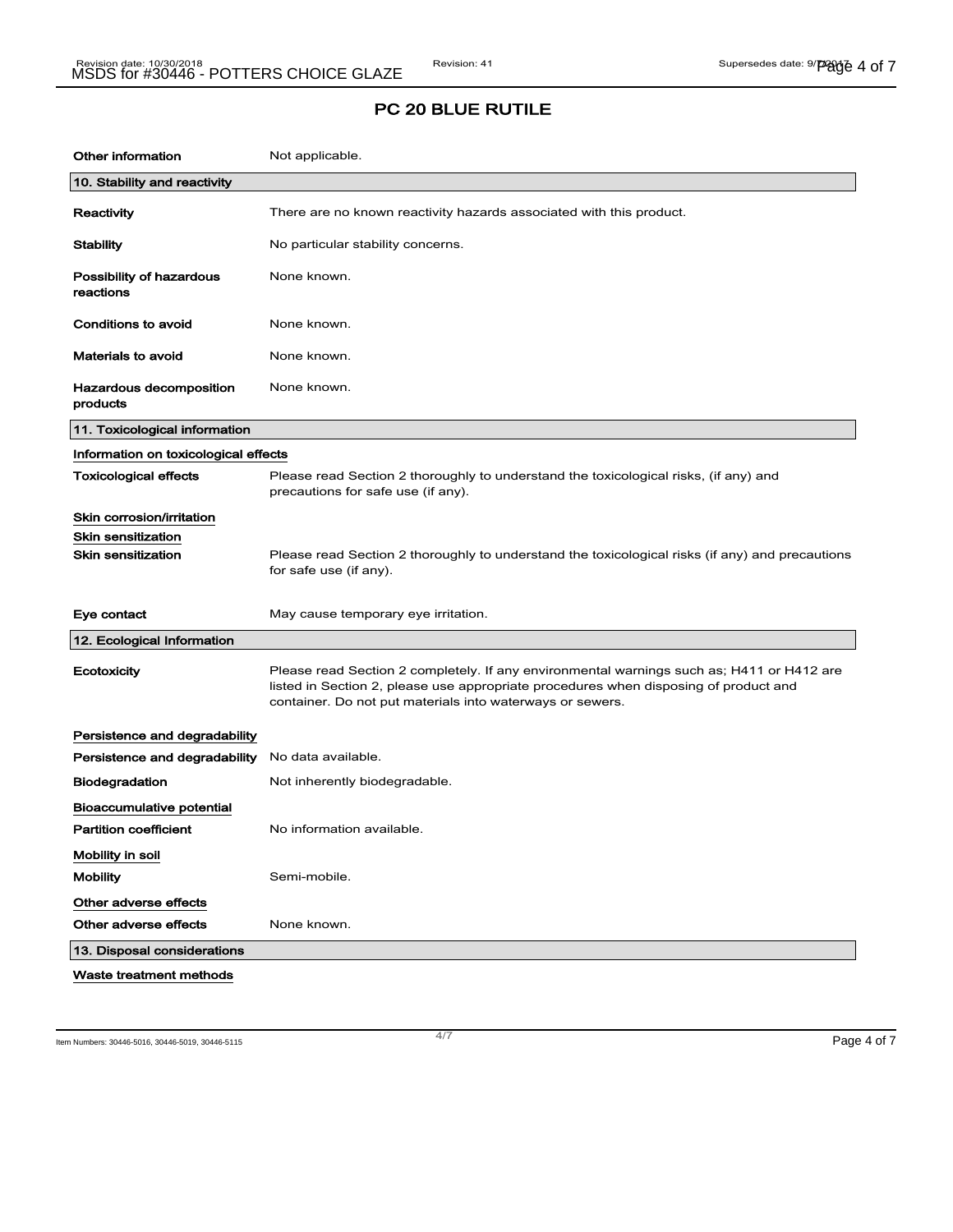| General information        | Dispose of waste product or used containers in accordance with local regulations When<br>handling waste, the safety precautions applying to handling of the product should be<br>considered. |
|----------------------------|----------------------------------------------------------------------------------------------------------------------------------------------------------------------------------------------|
| 14. Transport information  |                                                                                                                                                                                              |
| General                    | The product is not covered by international regulations on the transport of dangerous goods<br>(IMDG, IATA, DOT).                                                                            |
| <b>UN Number</b>           |                                                                                                                                                                                              |
| Not applicable.            |                                                                                                                                                                                              |
| UN proper shipping name    |                                                                                                                                                                                              |
| Not applicable.            |                                                                                                                                                                                              |
| Transport hazard class(es) |                                                                                                                                                                                              |

No transport warning sign required.

## Packing group

Not applicable.

#### Environmental hazards

#### Environmentally Hazardous Substance

Please refer to Section 2 for any environmental hazards associated with this product. If H411/H412 warnings are shown then please verify packaging and labeling requirements for larger volumes.

#### Special precautions for user

Not applicable.

Transport in bulk according to Not applicable. Annex II of MARPOL 73/78 and the IBC Code

### 15. Regulatory information

## US State Regulations

#### California Proposition 65 Carcinogens and Reproductive Toxins

None of the ingredients are listed or exempt.

#### Massachusetts "Right To Know" List

2-aminoethanol  $1%$ silica 10-30% Hydrated Aluminium Silicate 1-5% Rutile 1-5% red iron oxide 1-5%

Rhode Island "Right To Know" List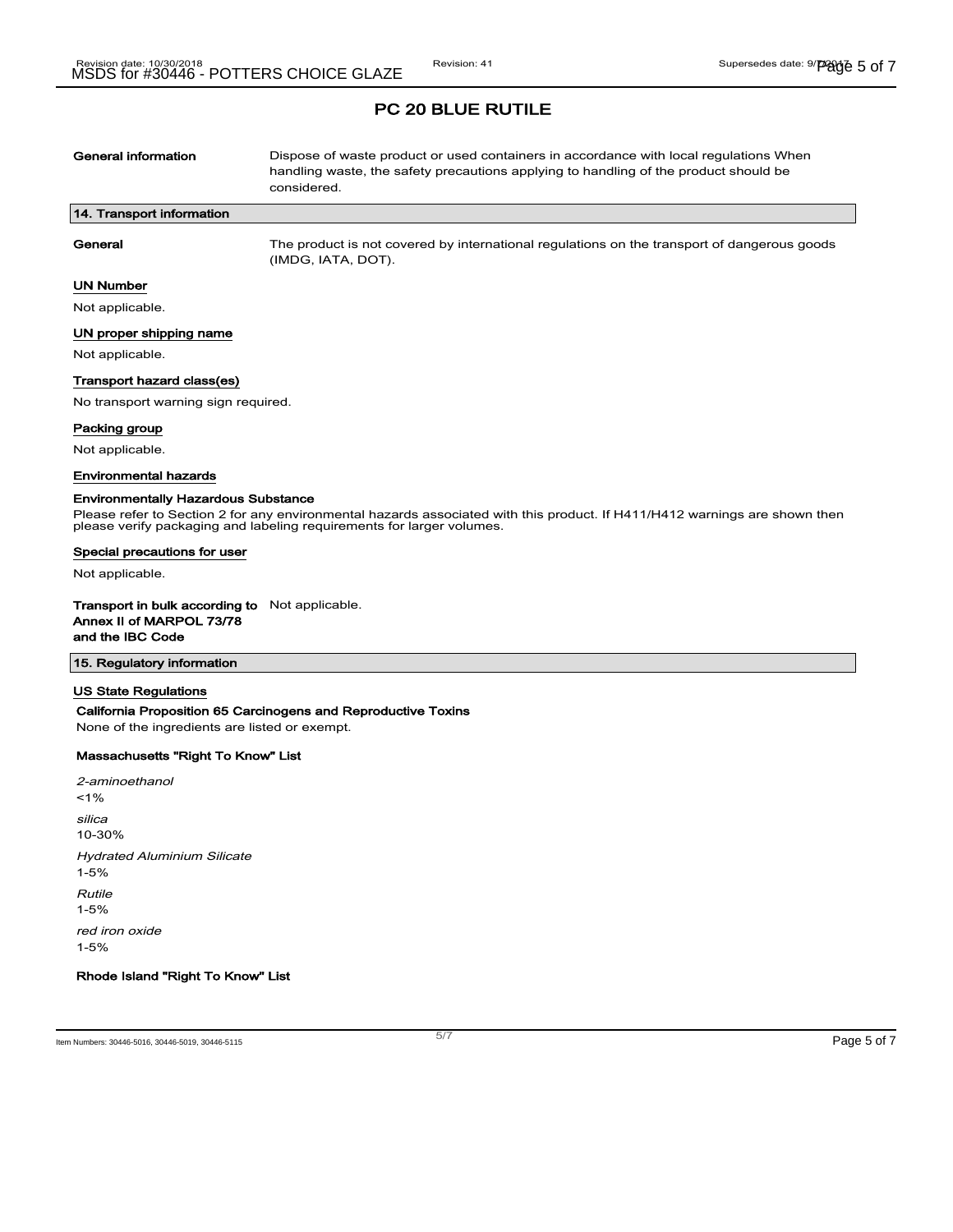2-aminoethanol  $1%$ silica 10-30% Hydrated Aluminium Silicate 1-5% Rutile 1-5% red iron oxide 1-5%

#### Minnesota "Right To Know" List

2-aminoethanol <1% silica 10-30% Hydrated Aluminium Silicate 1-5% Rutile 1-5% red iron oxide 1-5%

## New Jersey "Right To Know" List

2-aminoethanol  $1%$ silica 10-30% Hydrated Aluminium Silicate 1-5% Rutile 1-5% red iron oxide 1-5%

# Pennsylvania "Right To Know" List

2-aminoethanol <1% silica 10-30% Hydrated Aluminium Silicate 1-5% Rutile 1-5% red iron oxide 1-5%